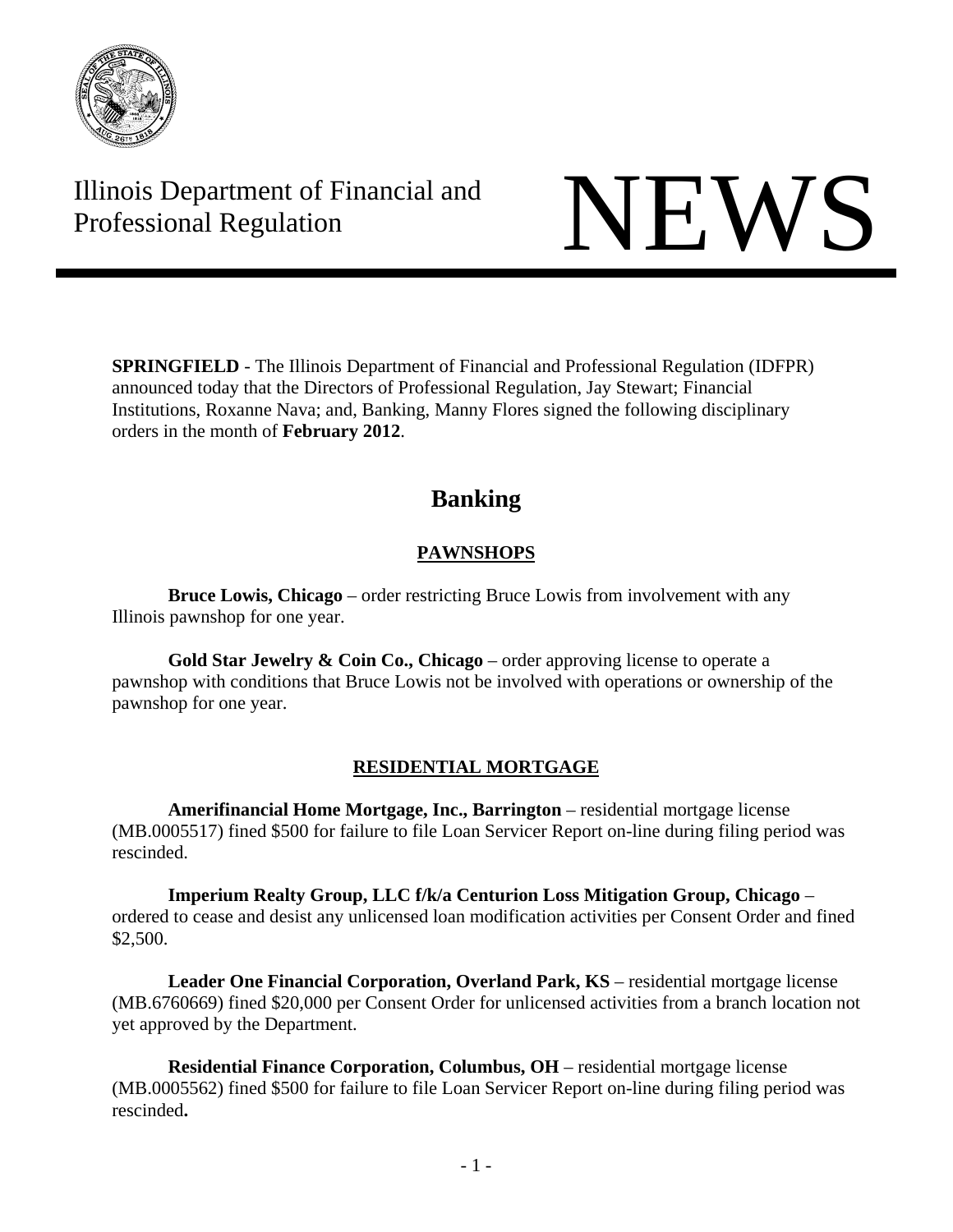# Financial Institutions

# **CURRENCY EXCHANGE**

**New 35th & Western Currency Exchange, Inc., 3500 S. Western Avenue, Chicago –**  currency exchange license (3654) fined \$2,000 for failure to maintain the statutorily required minimum net worth.

**New 112th & Vincennes Currency Exchange, Inc., 11207 S. Vincennes, Chicago –**  currency exchange license (4010) fined \$2,000 for failure to maintain the statutorily required minimum net worth.

**New 112th & Vincennes Currency Exchange, Inc., 11207 S. Vincennes, Chicago –**  currency exchange license (4010) fined \$36,000 for having access to another business.

**New Orland Park Currency Exchange, Inc., 15010 S. La Grange Road, Orland Park** – currency exchange license (3213) fined \$44,500 for having access to another business.

# Professional Regulation

# **ACCOUNTANT**

 **K. Andrew Buettner, Belleville** – certified public accountant license (065-021166) revoked for being more than 30 days delinquent in the payment of child support.

 **William Hayes, Chicago** – certified public accountant license (065-024442) revoked for being more than 30 days delinquent in the payment of child support.

 **Mark Griffin, Hammond, IN** – registered certified public accountant license (239- 022794) revoked for being more than 30 days delinquent in the payment of child support.

### **ARCHITECTS, LAND SURVEYORS, PROFESSIONAL ENGINEERS AND STRUCTURAL ENGINEERS**

**Jeffrey Cardosi, Tinley Park** – architect license (001-015416) revoked for being more than 30 days delinquent in the payment of child support.

 **James Brooks, Bourbonnais** – enrolled professional engineer intern license (061- 026136) revoked for being more than 30 days delinquent in the payment of child support.

 **Ronald Oliver, Peoria** – enrolled professional engineer intern license (061-024841) revoked for being more than 30 days delinquent in the payment of child support.

**Douglas Waring, Skokie** – professional engineer license (062-050943) revoked for being more than 30 days delinquent in the payment of child support.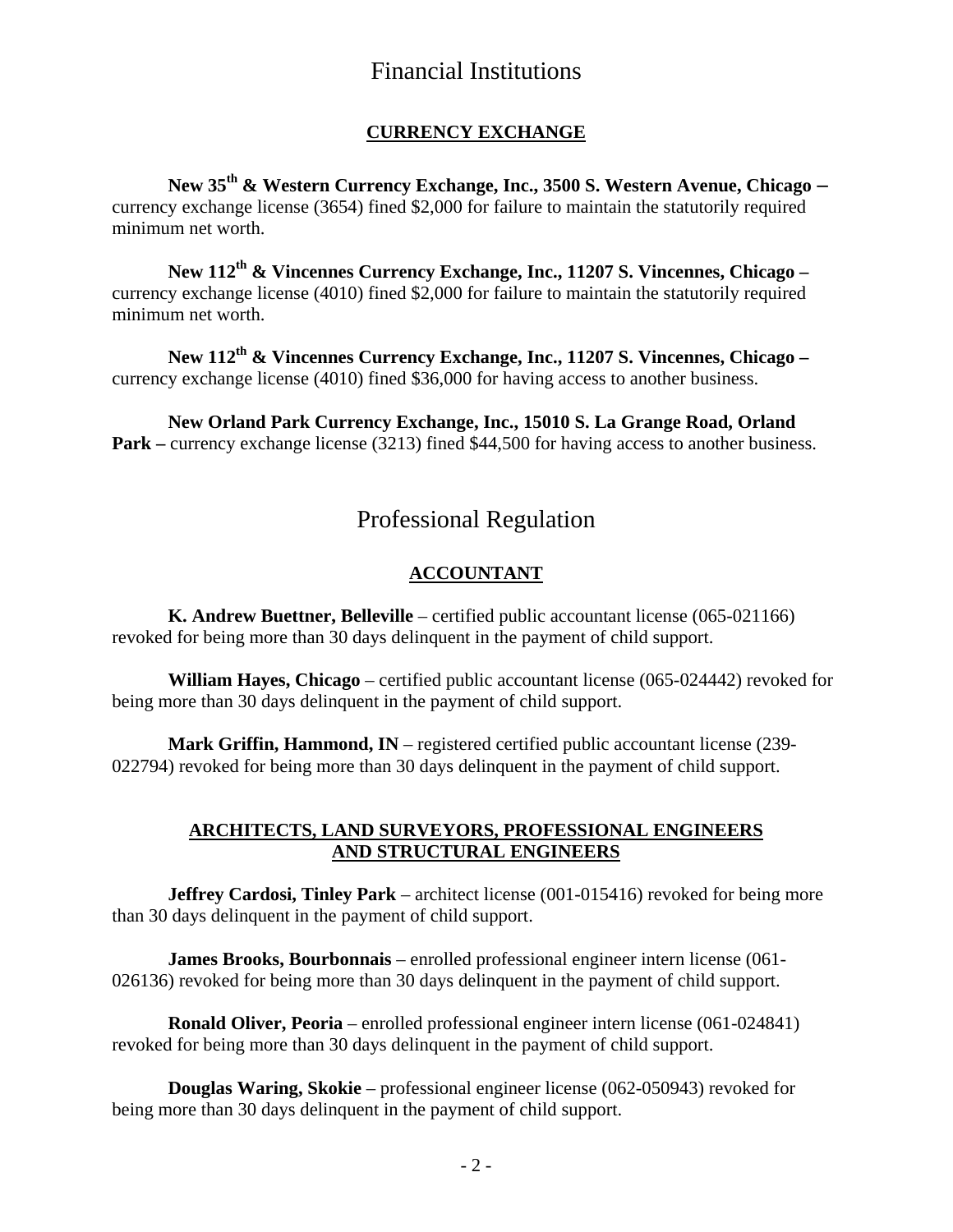#### **AUCTIONEER**

 **Erik Tivin, Melrose Park** – auctioneer license (440-000856) fined \$800 for failure to obtain the continuing education credits required for renewal of his license.

**Dean Beachy, Berlin, OH** – auctioneer license (441-000822) fined \$800 for misrepresenting the completion of required continuing education courses on his license renewal application.

 **Dustin Blatt, Crete** – auctioneer license (441-001373) fined \$800 for misrepresenting the completion of required continuing education courses on his license renewal application.

 **Russell Davis, Wonder Lake** - auctioneer license (441-001011) fined \$650 for filing a renewal application that misrepresented that the required continuing education was completed.

 **Paul Finn, Newton, MA** - auctioneer license (441-001144) fined \$800 for misrepresenting the completion of required continuing education courses on his license renewal application.

 **Mohammed Parvizian, Houston, TX** - auctioneer license (441-001073) fined \$800 for misrepresenting the completion of required continuing education courses on his license renewal application.

# **BARBER, COSMETOLOGY, ESTHETICS AND NAIL TECHNOLOGY**

 **Stevon Abernathy, Chicago** – barber license (006-063931) revoked for being more than 30 days delinquent in the payment of child support.

 **Charles Blackwell, Rockford** – barber license (006-055896) placed in refuse to renew status for aiding and assisting unlicensed practice and unprofessional conduct.

**Darren Galloway, Calumet City** – barber license (006-062186) revoked for being more than 30 days delinquent in the payment of child support.

 **Phillip Griffin, Chicago** – barber license (006-064080) issued and placed on nonreporting probation for two years due to felony convictions.

 **Anthony Harris, Chicago** – barber license (006-062765) revoked for being more than 30 days delinquent in the payment of child support.

 **Craig Jones, Riverton** – barber license (006-063692) revoked for being more than 30 days delinquent in the payment of child support.

 **Lorenzo Smith, Rockford** – barber license (006-063865) automatically and indefinitely suspended due to a violation of probation.

 **Jabril Underwood, Chicago** – barber license (006-064071) issued and placed on nonreporting probation for one year due to felony conviction and unprofessional conduct.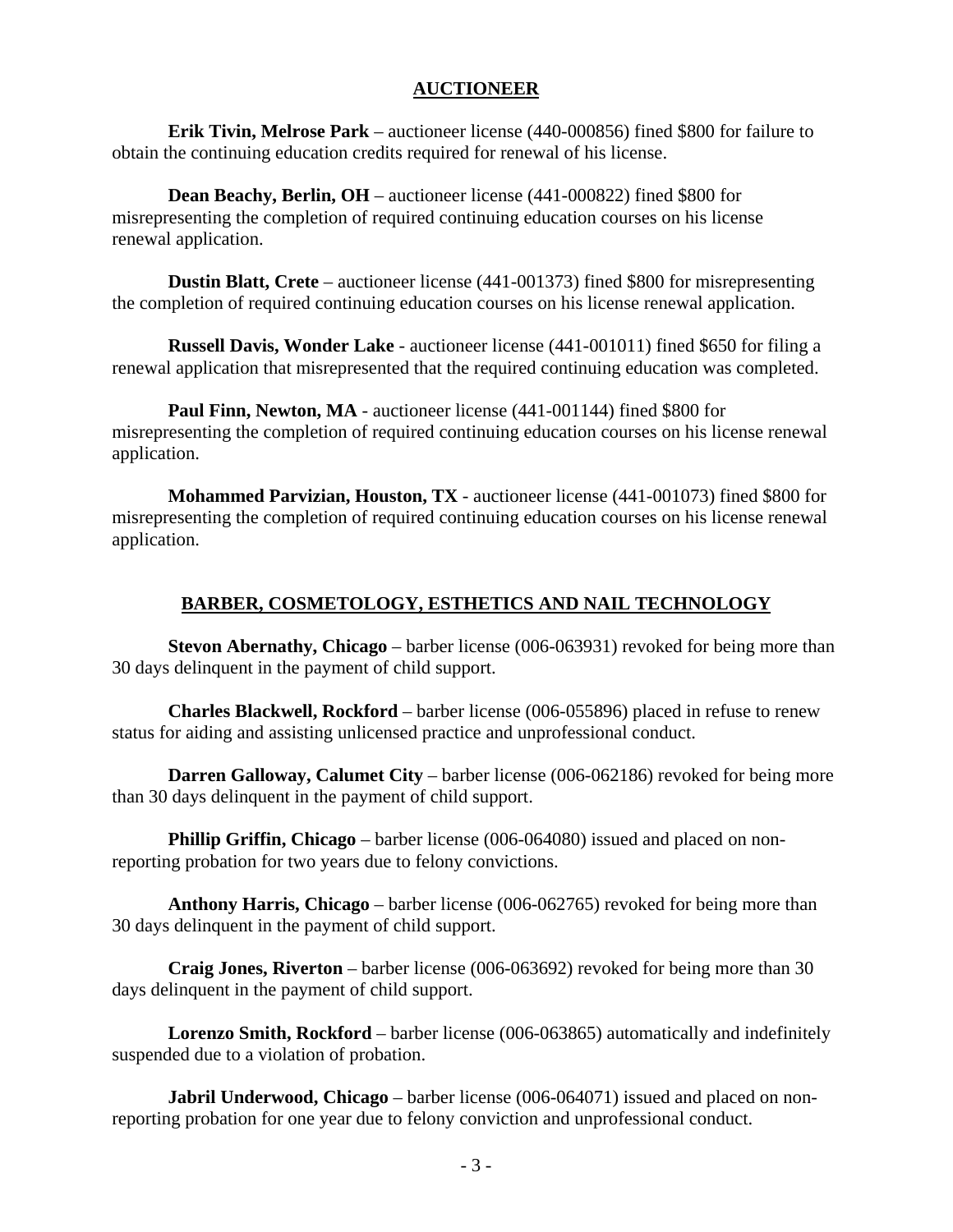**Dena Demauro, Bensenville** – cosmetologist license (011-283324) placed on indefinite probation after defaulted on an Illinois educational loan and has now entered into a repayment agreement.

 **Tyrone Etheridge, Centralia** – cosmetologist license (011-288728) revoked for being more than 30 days delinquent in the payment of child support.

**Deloris Fouts, Orange Park, FL** – cosmetologist license (011-271001) revoked for being more than 30 days delinquent in the payment of child support.

 **Laurel Heady, West Peoria** – cosmetologist license (011-296649) issued and placed on non-reporting probation for one year due to felony conviction and unprofessional conduct.

 **Adelle Herron, Pekin** – cosmetologist license (011-296558) issued and placed on probation for five years due to felony convictions and unprofessional conduct.

 **Bryan McPherson, Lyons** – cosmetologist license (011-277509) revoked for being more than 30 days delinquent in the payment of child support.

**Jerry Moody, Harvey** – cosmetologist license (011-287369) revoked for being more than 30 days delinquent in the payment of child support.

 **Mariana Ravalli, Gilberts** – cosmetologist license (011-203941) restored to 60 day suspension due to material misstatement to the Department (applicant failed to disclose suspension of real estate sales license).

 **Sasha Sharbono, Streator** – cosmetologist license (011-296648) issued and placed on non-reporting probation for one year due to a 2007 felony conviction.

 **Loc Tran, Chicago** – nail technician license (169-013966) revoked for being more than 30 days delinquent in the payment of child support.

**Juan Vargas, Chicago** – nail technician license (169-022528) revoked for being more than 30 days delinquent in the payment of child support.

 **Chuck's Barber Shop, Rockford** – (unlicensed) ordered to cease and desist the unlicensed practice as a salon or barbershop.

# **COLLECTION AGENCY**

 **CFS II of Oklahoma Inc, Tulsa, OK** – collection agency license (017-021596) issued and placed on probation for three years due to violation of the Act (credit worthiness as required).

 **CKS Financial, Chesapeake, VA** – collection agency license (017-021598) issued and placed on probation for one year for failure to have acceptable credit

 **New Falls Corporation, Newton Falls, OH** – collection agency license (017-021600) issued and placed on non-reporting probation for two years due to the background of a person who had been designated as a signatory on the trust account.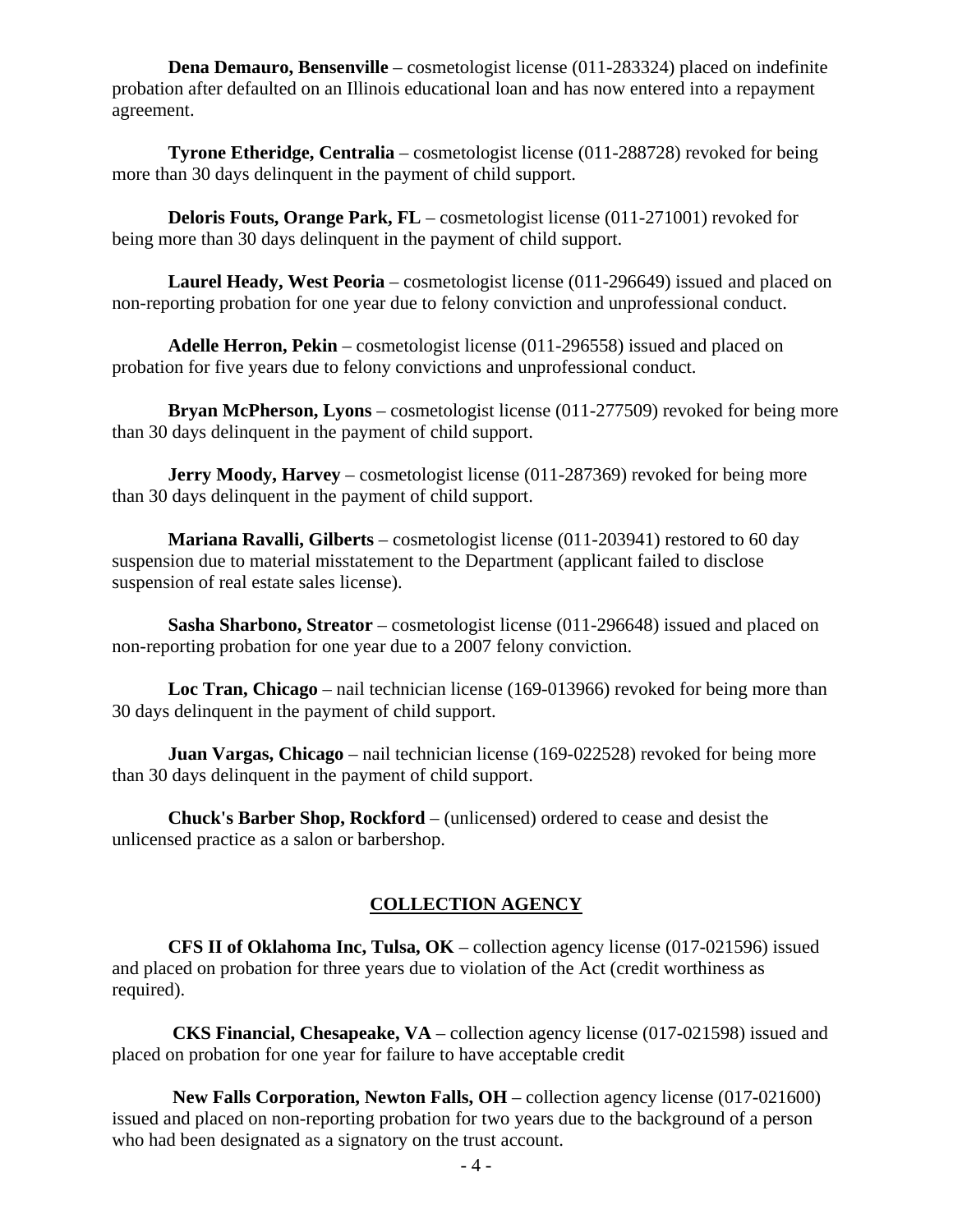**Professional Collection Group, Inc., Montgomery** – (unlicensed) ordered to cease and desist the unlicensed practice as collection agency.

#### **DENTAL**

 **John Beatty, Collinsville** – dental license (019-012662) indefinitely suspended for failure to pay Illinois income taxes.

 **Stephen Lau, Lombard** – dental license (019-016129) indefinitely suspended for a minimum of one year and fined \$25,000 due to a 2010 Vendor Fraud conviction.

#### **DETECTIVE, ALARM, SECURITY, FINGERPRINT VENDOR AND LOCKSMITH**

**William Henry, Orlando, FL** – private security contractor license (124-001401) indefinitely suspended for failure to pay a fine previously imposed by a Consent Order.

 **William Weis, Plainfield** – private alarm contractor license (124-001363) revoked and fined \$80,000 for allowing at least 20 unlicensed Icon employees to "slam" consumers in the State of Illinois and purporting to be Icon's Private Alarm Contractor-in-Charge without active participation in the agency.

The following individuals' permanent employee registration cards were placed in refuse to renew status after defaulting on an Illinois educational loan: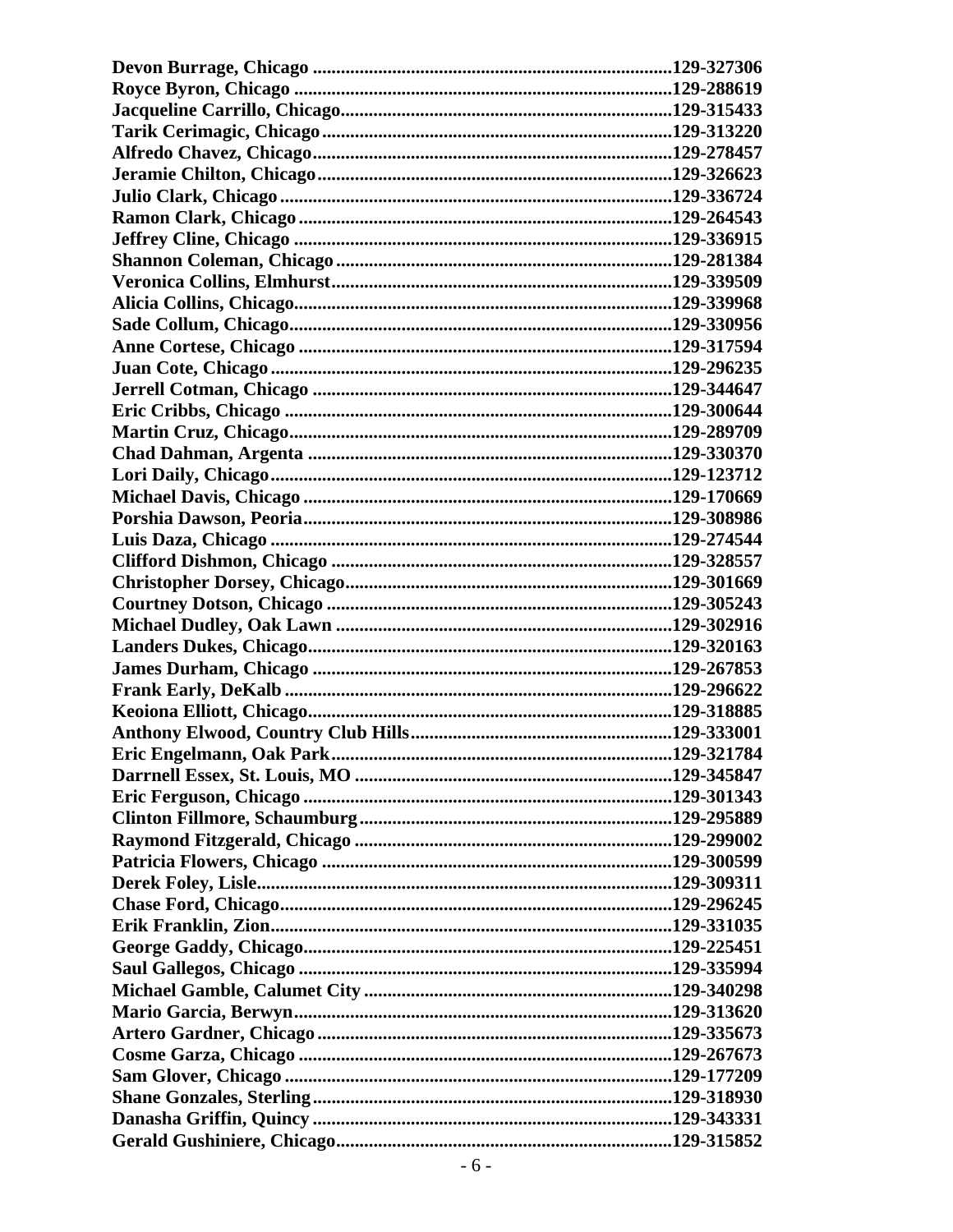| 129-290252  |
|-------------|
| .129-314416 |
| .129-333816 |
| .129-337159 |
| .129-284871 |
| .129-314773 |
| 129-227884  |
| .129-343366 |
| .129-289950 |
| .129-333825 |
| .129-223072 |
| 129-302047  |
| .129-293393 |
| .129-180689 |

The following individuals' permanent employee registration cards were revoked for being more than 30 days delinquent in the payment of child support: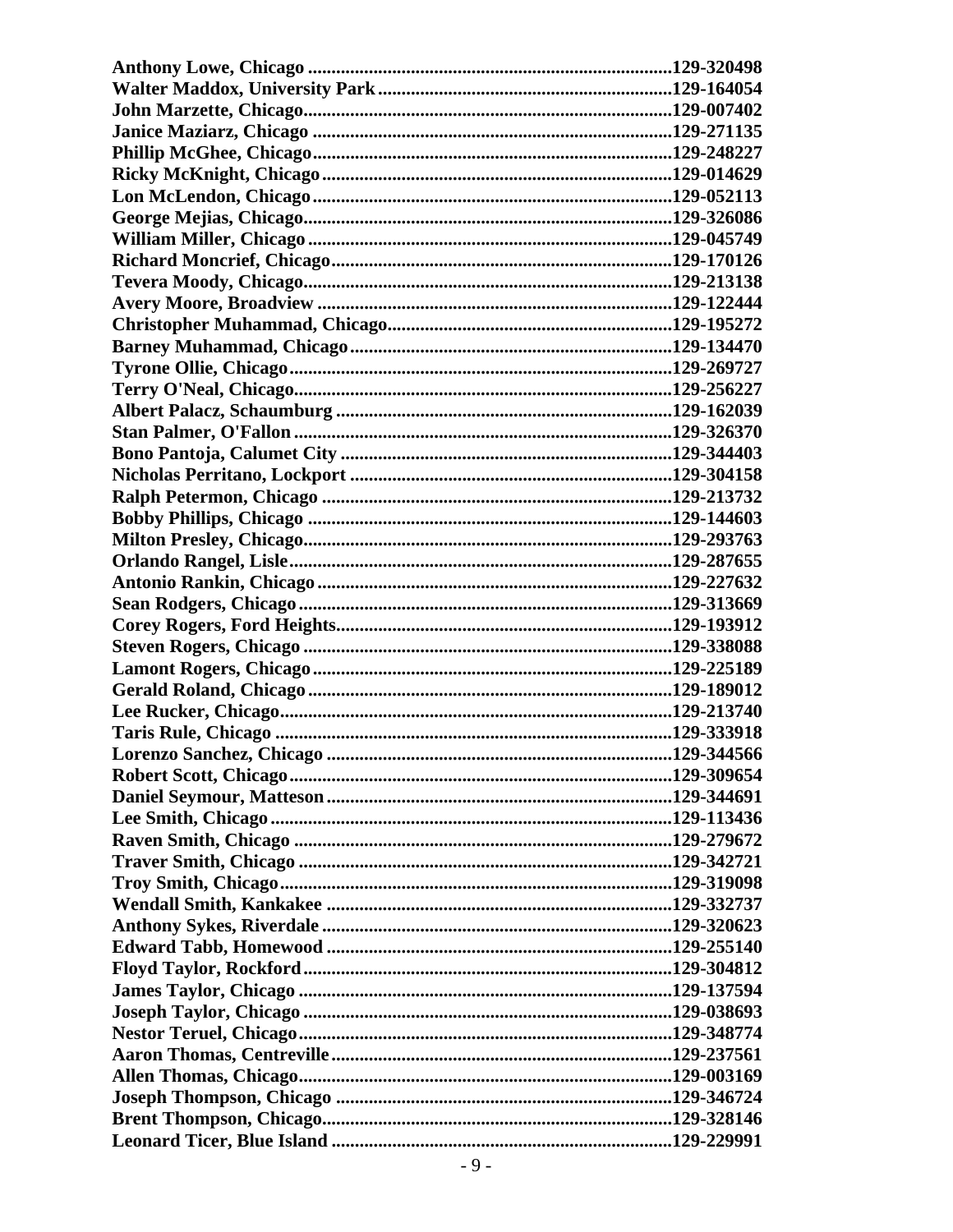**Edward Coaks, Chicago** – permanent employee registration card (129-171620) and firearm control cards  $(229-068335 \& 229-068496)$  revoked for being more than 30 days delinquent in the payment of child support.

 **Eddie Donald, Lansing** - permanent employee registration card (129-324049) and firearm control card (229-069674) revoked for being more than 30 days delinquent in the payment of child support.

 **Oliver Furlow, Chicago** - permanent employee registration card (129-353618) issued and placed on probation for three years for failure to disclose a criminal conviction.

 **James Goines, Chicago** – permanent employee registration card (129-215212) and firearm control card (229-068644) revoked for being more than 30 days delinquent in the payment of child support.

 **James Hatten, Chicago** - permanent employee registration card (129-322907) and firearm control card (229-072281) revoked for being more than 30 days delinquent in the payment of child support.

 **Ricky Hill, Chicago** – permanent employee registration card (129-353344) issued and placed on probation for three years for failure to disclose criminal conviction.

 **Anthony Hunter, Chicago** – permanent employee registration card (129-249321) and firearm control card (229-071989) revoked for being more than 30 days delinquent in the payment of child support.

 **Kim Lee, Chicago** – permanent employee registration card (129-353343) issued and placed on probation for two years due to criminal conviction.

 **Adam Norfleet, Harvey** – permanent employee registration card (129-353617) issued and placed on probation for one year due to failure to disclose a criminal conviction.

 **Larry Samson, Chicago** – permanent employee registration card (129-309947) placed on probation for two years due to criminal conviction and effective upon payment of fees and filing of forms.

 **James Schutt, Bartlett** – permanent employee registration card (129-353342) issued and placed on probation for one year due to criminal conviction.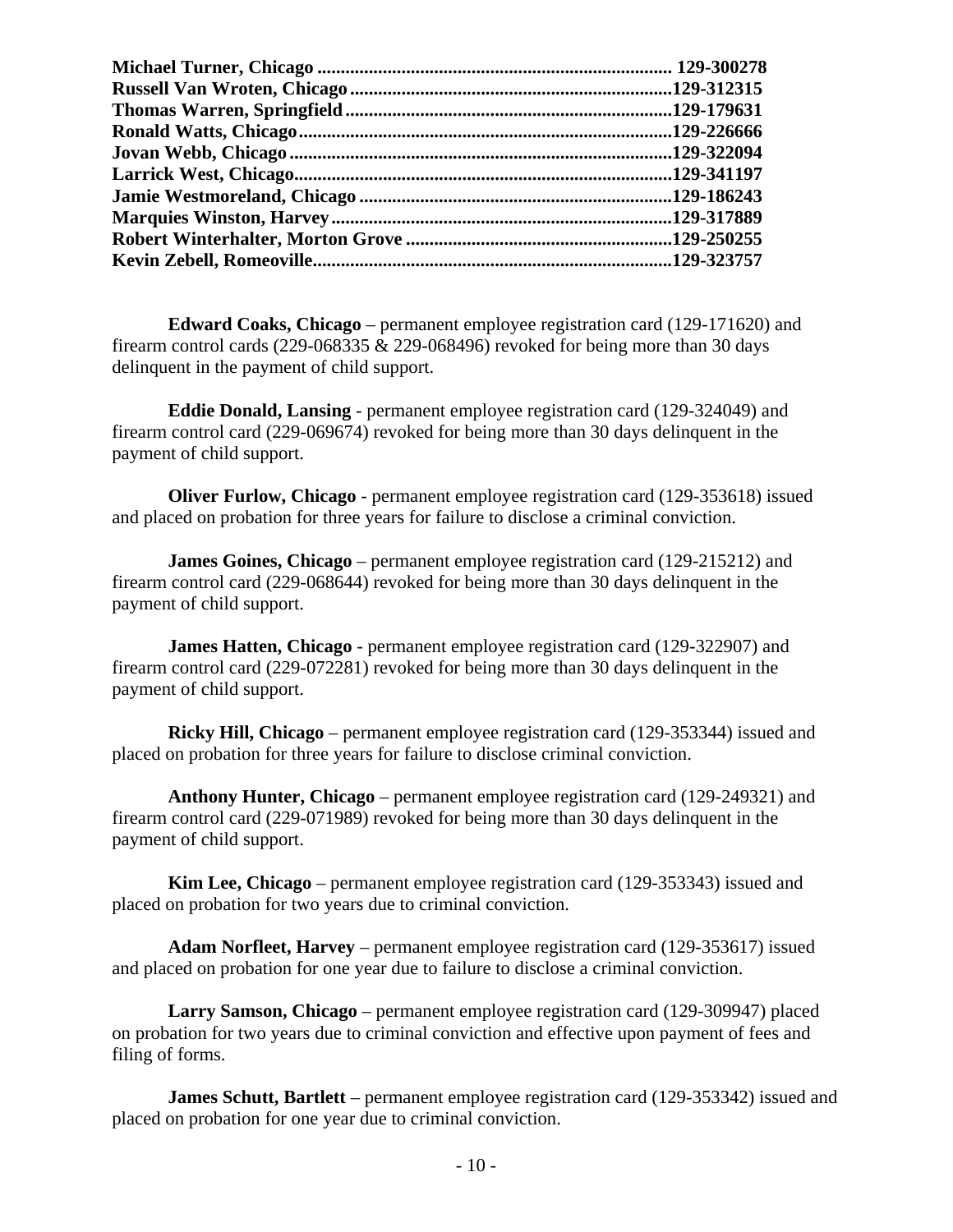**Marcella Shampkin, Chicago** – permanent employee registration card (129-216257) indefinitely suspended for a minimum of three years due to felony conviction and unprofessional conduct.

**Jerry Whirley, Chicago** – permanent employee registration card (129-330506) and firearm control card (229-071188) revoked for being more than 30 days delinquent in the payment of child support.

 **Rudell White, Harvey** – permanent employee registration card (129-012787) and firearm control card (229-069908) revoked for being more than 30 days delinquent in the payment of child support.

 **Curtis Williams, Dolton** – permanent employee registration card (129-331914) and firearm control card (229-071911) revoked for being more than 30 days delinquent in the payment of child support.

 **Joann Williams, Chicago** – permanent employee registration card (129-295381) revoked for failure to report criminal arrests.

 **Randy Ivy, Chicago** – permanent employee registration card (129-293393) placed in refuse to renew status after defaulting on an Illinois educational loan.

# **FUNERAL DIRECTORS & EMBALMERS**

 **Bruce Morrow, Chicago** – funeral director and embalmer license (034-014634) indefinitely suspended for failure to comply with an agreement with the Department.

# **MASSAGE THERAPY**

 **Maggie Chen, Chicago** – massage therapist license (227-005882) reprimanded and fined \$500 for aiding and abetting unlicensed massage practice.

 **Michael Daish, Lake Zurich** – massage therapist license (227-014078) issued on nonreporting probation for two years due to alcohol abuse associated with a 2009 criminal misdemeanor conviction involving Driving Under the Influence of Alcohol.

 **Kylie Irvin, Kenney** – massage therapist license (227-012723) fined \$2,000 for performing unlicensed practice while her application for licensure was pending.

 **Rebekah McAtee, Bloomington** – massage therapist license (227-013967) issued and placed on indefinite non-reporting probation for a minimum of two years due to unprofessional conduct and alcohol abuse associated with criminal misdemeanor charges related to history of alcohol abuse.

 **Alfredo Ochoa, Lake Villa** – massage therapist license (227-006627) suspended for 30 days after pleading guilty to, and unprofessional conduct associated with, a criminal misdemeanor charge for battery directly involving massage therapy practice.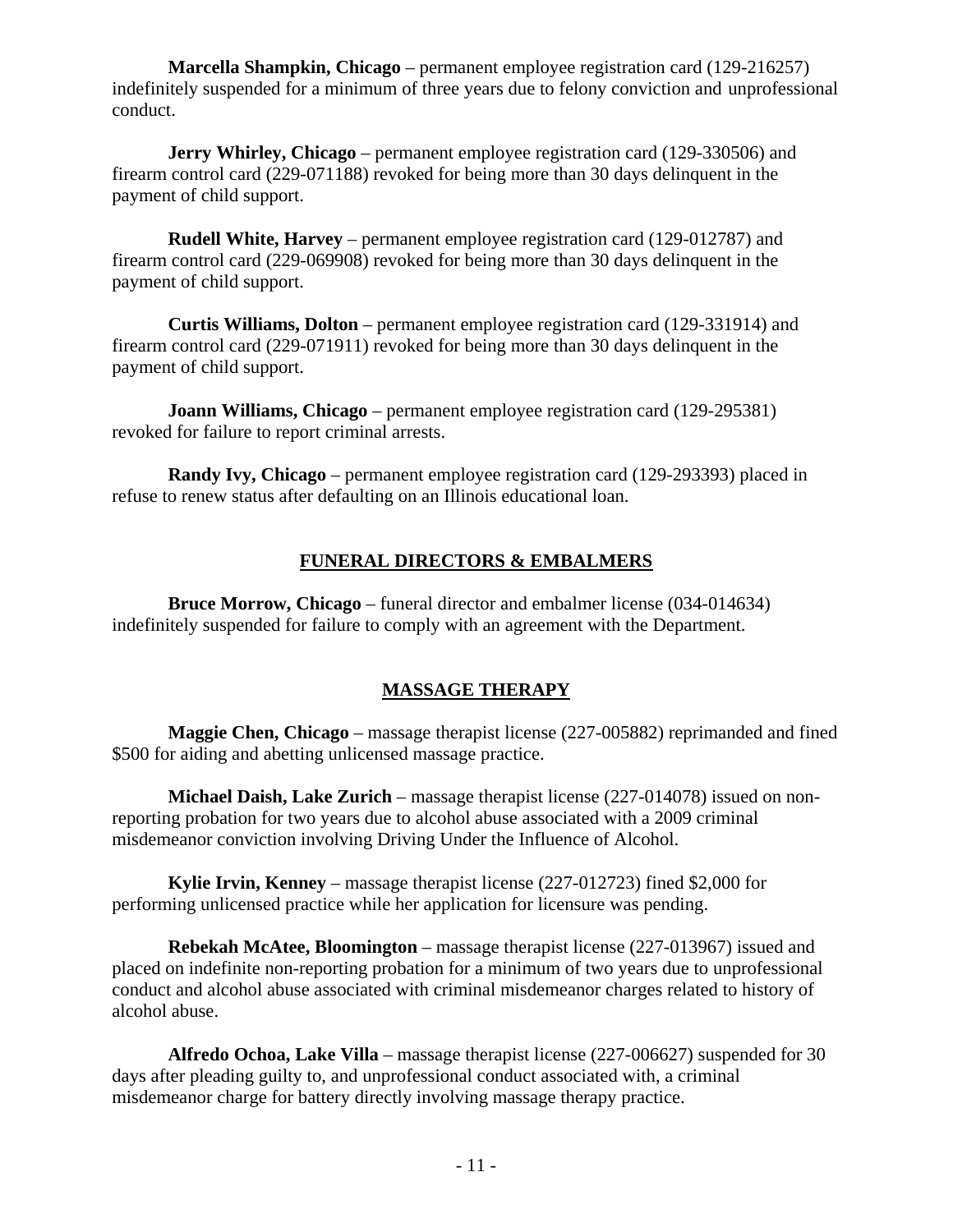**Stephen Reichert, Springfield** - massage therapist license (227-003855) reprimanded and fined \$4,500 for practicing massage for compensation on an expired massage therapist license.

 **Cynthia Ward, Mapleton** – massage therapist license (227-002869) reprimanded and fined \$1,000 for aiding and abetting unlicensed massage for compensation practice.

#### **MEDICAL**

 **Carlos Crudup, Chicago** – physician and surgeon license (036-112800) suspended for 30 days, followed by indefinite probation for a minimum of five years and fined \$50,000 for violation of Medical Practice Act related to issuance of prescriptions for non-controlled substances for patients over the internet.

**Stephen Dannewitz, Tavernier, FL** – physician and surgeon license (036-061324) reprimanded due to prior discipline by the state of Wisconsin.

**Vincent DeCaprio, Elmsford, NY** – physician and surgeon license (036-117284) indefinitely suspended for a minimum of one year after being disciplined by the states of New York and Washington and failure to report those disciplines to the Department.

**Marvin Derrick, Decatur** – physician and surgeon license (036-123699) reprimanded after being disciplined by the state of California.

 **Gerald Farby, Chicago** – physician and surgeon license (036-052964) placed on indefinite probation for a minimum of one year and fined \$500 for issuing prescriptions for controlled substances to two patients of his practice without taking into consideration warning signs of addiction.

 **Anjali Gupta, Iowa City, IA** – physician and surgeon license (036-129588) issued and placed on indefinite probation for a minimum of five years after being disciplined by the Iowa Board of Medicine for violating her agreement with Iowa Physician Health Program.

 **Karen Hynes, Jacksonville** – physician and surgeon license (036-082163) indefinitely suspended for failure to produce patient medical records and for patient abandonment.

 **Bruce Jones, Rock Island** – physician and surgeon license (036-061729) reprimanded and fined \$500 for failure to produce patient medical records in a timely manner.

 **Alan Mendelsohn, Hollywood, FL** – physician and surgeon license (036-068552) placed on probation for three years after being disciplined by the state of Florida due to a federal felony conviction for Conspiracy to Commit Wire Fraud.

 **Dennis Mlot, Mount Vernon** – physician and surgeon license (036-105686) placed on indefinite probation for a minimum of two years due to his use of profane and inappropriate language while treating a ten-year-old patient.

 **Abid Nisar, Granite City** – physician and surgeon license (036-069763) and controlled substance license (336-033719) temporary suspended due to unprofessional and immoral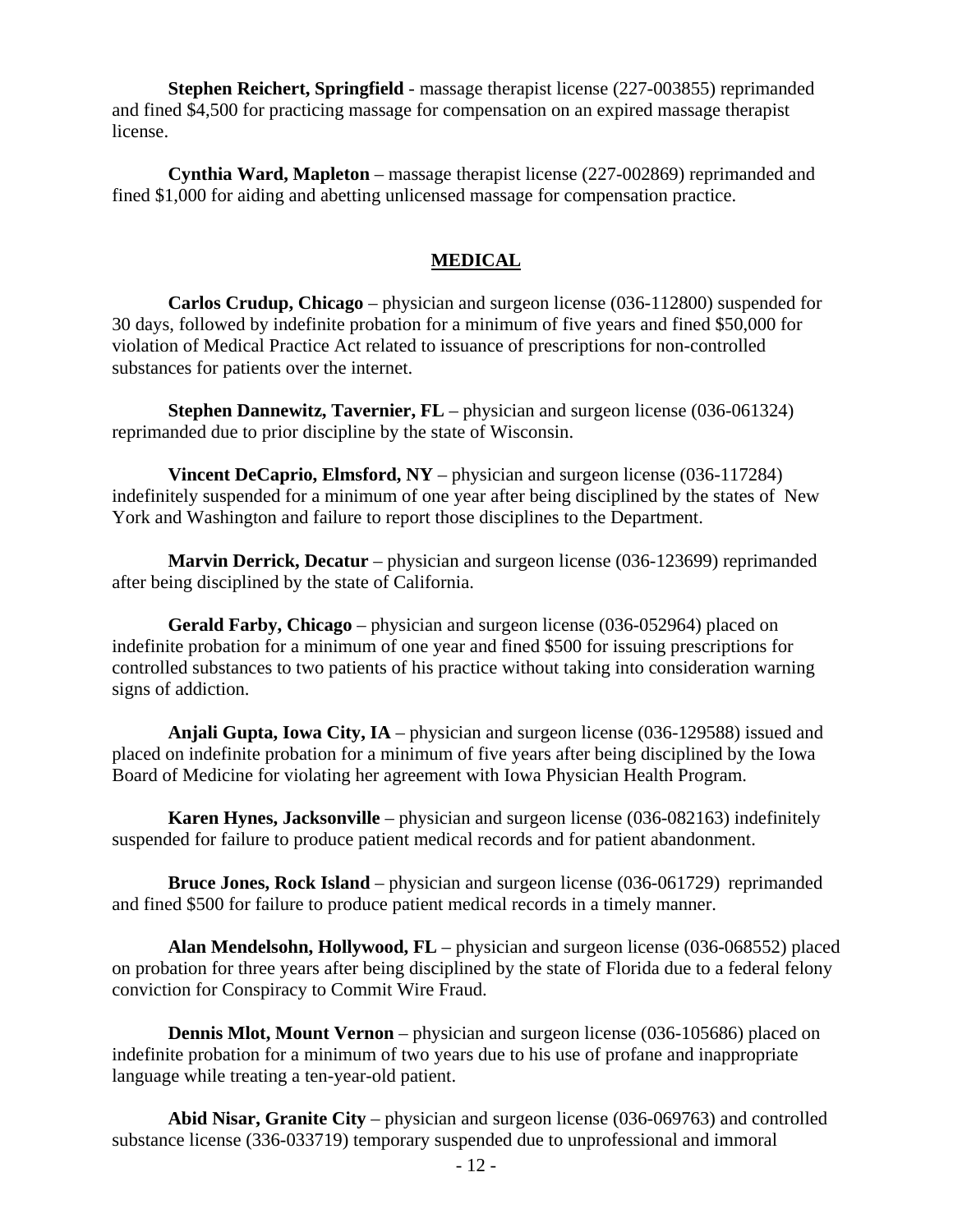conduct for administering illegal non-FDA approved chemotherapy drugs to patients.

 **Zlatoia Savici, Chicago** – physician and surgeon license (036-085866) placed on indefinite probation for a minimum of three years due to possible prior impairment.

 **David Turok, Buffalo Grove** – physician and surgeon license (036-096794) reprimanded and fined \$500 for violation of Medical Practice Act related to his involvement with laser treatment center.

**Jamie Warnick, Decatur** – physician and surgeon license (036-068130) and controlled substance license (336-032244) revoked after entered a Plea Agreement for Theft or Embezzlement in Connection with Health Care.

 **Robert Priebe, Crystal Lake** – chiropractic license (038-009734) reprimanded due to self-disclosure of a guilty plea to misdemeanor domestic battery.

 **Christopher Renner, Fairview Heights** – chiropractic license (038-011084) reprimanded and fined \$1,000 due to deceptive advertising and the use of oxygen therapy by a chiropractor.

 **Eric Schaid, Volo** – chiropractic license (038-012151) issued with reprimand due to a disclosure of prior misdemeanor convictions.

 **Chun Wong, Algonquin** – chiropractic license (038-009161) placed on probation for one year and fined \$2,500 after he advertised his services without identifying himself as a Chiropractor and because he used oxygen therapy in his practice.

#### **NURSING**

 **Mary Armata, Peru** – registered nurse license (041-177493) suspended for one month and fined \$500 for altering a physician's order and administering a pain medication without a valid order.

**Jo Beard, Springfield** – registered nurse license (041-312152) revoked for being more than 30 days delinquent in the payment of child support.

**Joseph Behrman, Vernon Hills** – registered nurse license (041-219920) revoked for being more than 30 days delinquent in the payment of child support.

 **Stephanie Brandl, Davenport, IA** – registered nurse license (041-383135) placed on indefinite probation for a minimum of one year due to her self-report of an Iowa discipline which was based on an OWI conviction in 2010.

**Janet Brown, Sacramento, CA** – registered nurse license (041-399237) issued with reprimand after being disciplined by the state of California due to a 1999 DUI.

 **Trisha Fielder, Jonesboro** – registered nurse license (041-293374) placed in refuse to renew status after defaulted on an Illinois educational loan.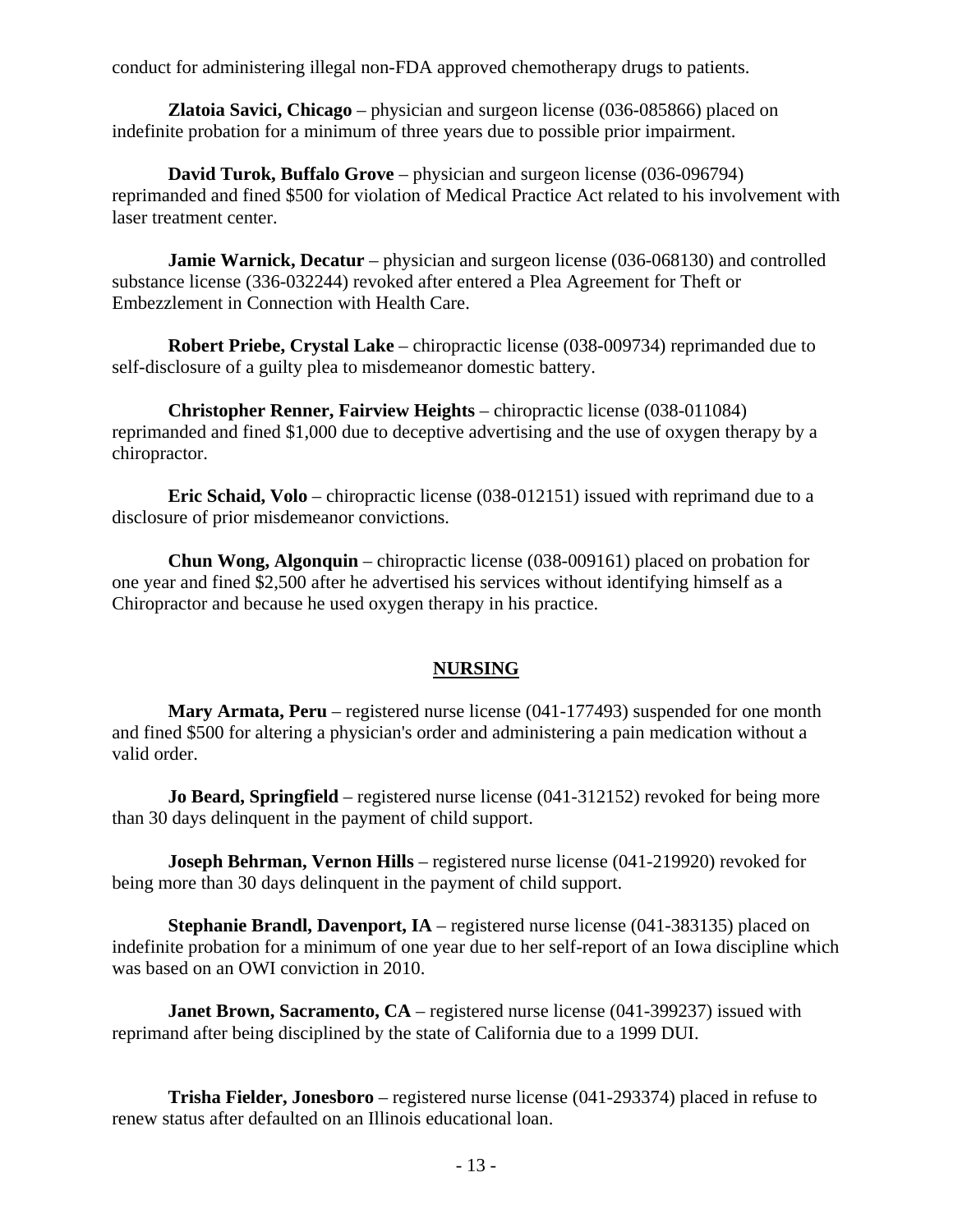**Ashley Gonshorek, Champaign** – registered nurse license (041-373977) reprimanded due to a single incident of alleged verbal abuse toward a resident of Amber Glen, in Urbana, Illinois. Following a facility internal investigation, respondent's employment was terminated.

**Danielle Henke, Edwardsville** – registered nurse license (041-290171) placed on indefinite probation with work restrictions for a minimum of three years due to drug diversion.

 **Verlena Johnson, Chicago** – registered nurse license (041-324130) restored to indefinite probation after defaulted on an Illinois educational loan and has now entered into a repayment agreement.

 **Dorienne Jordan, Peoria** – registered nurse license (041-353905) revoked for being more than 30 days delinquent in the payment of child support.

 **Heidi Knowski, Chicago** – registered nurse license (041-250957) automatically and indefinitely suspended for a minimum of 12 months due to a violation of probation.

 **Britnee Liehr, Mt. Sterling** – registered nurse license (041-336109) automatically and indefinitely suspended for a minimum of 12 months due to a violation of probation.

 **Christine Maloney, O'Fallon** – registered nurse license (041-285659) indefinitely suspended for a minimum of one year for crossing professional boundaries with a patient.

**Brian Minton, Herrin** – registered nurse license (041-347510) revoked for being more than 30 days delinquent in the payment of child support.

**Jane Morthland, Decatur** – registered nurse license (041-260960) restored to indefinite probation.

 **Stellamaris Obaseki**, **Matteson** – registered nurse license (041-399375) issued with reprimand and fined \$500 due to unprofessional conduct associated with violating NCLEX examination rules.

 **Cynthia Okerberg, Chillicothe** – registered nurse license (041-155236) permanently revoked due to conviction of a criminal battery against a patient in the course of patient care or treatment.

 **Linda Potter, Caseyville** – registered nurse license (041-276917) indefinitely suspended for a minimum of 30 days for administration of medication without a prescription, failure to report termination and unprofessional conduct.

**Judy Resch, Chickamauga, GA** – registered nurse license (041-324076) restored to indefinite probation after defaulted on an Illinois educational loan and has now entered into a repayment agreement.

 **Keri Richardson, Benton** – registered nurse license (041-320571) indefinitely suspended for a minimum of 12 months after she failed to comply with any of the terms and conditions of a Care, Counseling and Treatment Agreement.

 **Tammy Scaramuzzo, Lockport** – registered nurse license (041-327662) placed on indefinite probation with work restrictions for a minimum of three years due to documentation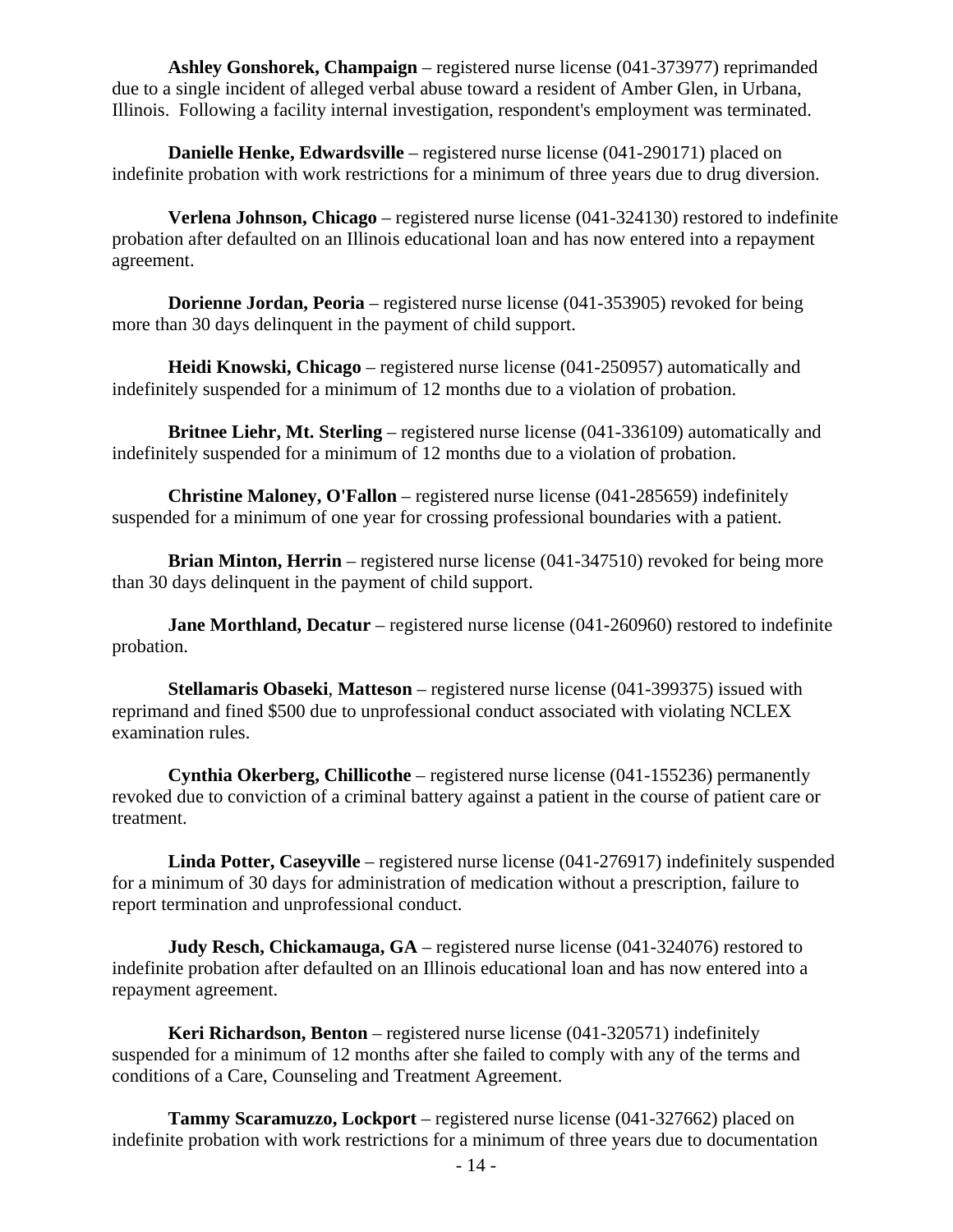errors related to controlled substances.

**Ruth Smith, Pittsburgh** – registered nurse license (041-103014) placed in refuse to renew status for having breached the standard of care regarding a patient who expired in the Emergency Room of the Department of Veterans Affairs Medical Center in Marion, Illinois, where Respondent was employed.

**Sheila Williams, Rantoul** – registered nurse license (041-305204) placed on indefinite probation with work restrictions for a minimum of three years due to drug diversion.

**Billie Wyatt, Dyer, IN** – registered nurse license (041-337935) placed in refuse to renew status after defaulted on an Illinois educational loan.

**Marne Zook, Calumet City** – registered nurse license (041-352641) placed in refuse to renew status after defaulted on an Illinois educational loan.

**Katherine Baldovin, Farmington** – licensed practical nurse license (043-103734) indefinitely suspended for a minimum of six months due to diversion of controlled substances, her refusal to drug test and her failure to report her termination to the Department.

**Megan Braden, Hoopestown** – licensed practical nurse license (043-082922) automatically and indefinitely suspended for a minimum of 12 months due to a violation of probation.

**Jeannie Daily, Herrin** – licensed practical nurse license (043-090531) reprimanded for failure to chart that a resident had suffered a fractured hip while employed as a practical nurse at Shawnee Christian Nursing Home in Herrin, Illinois.

**Linda Einsele, Minonk** – licensed practical nurse license (043-035236) automatically and indefinitely suspended for a minimum of 12 months due to a violation of probation.

**Kelly Gilford, Belleville** – licensed practical nurse license (043-089359) suspended for 30 days for failure to report her termination for failing to maintain records after an alleged incident of sexual abuse.

**Anwar Hodges, Chicago** – licensed practical nurse license (043-103301) revoked for being more than 30 days delinquent in the payment of child support.

**Walter Hollis, Kewanee** – licensed practical nurse license (043-081401) indefinitely suspended for a minimum of one year after being terminated by multiple employers for unethical conduct involving patients and failure to report these terminations to the Department.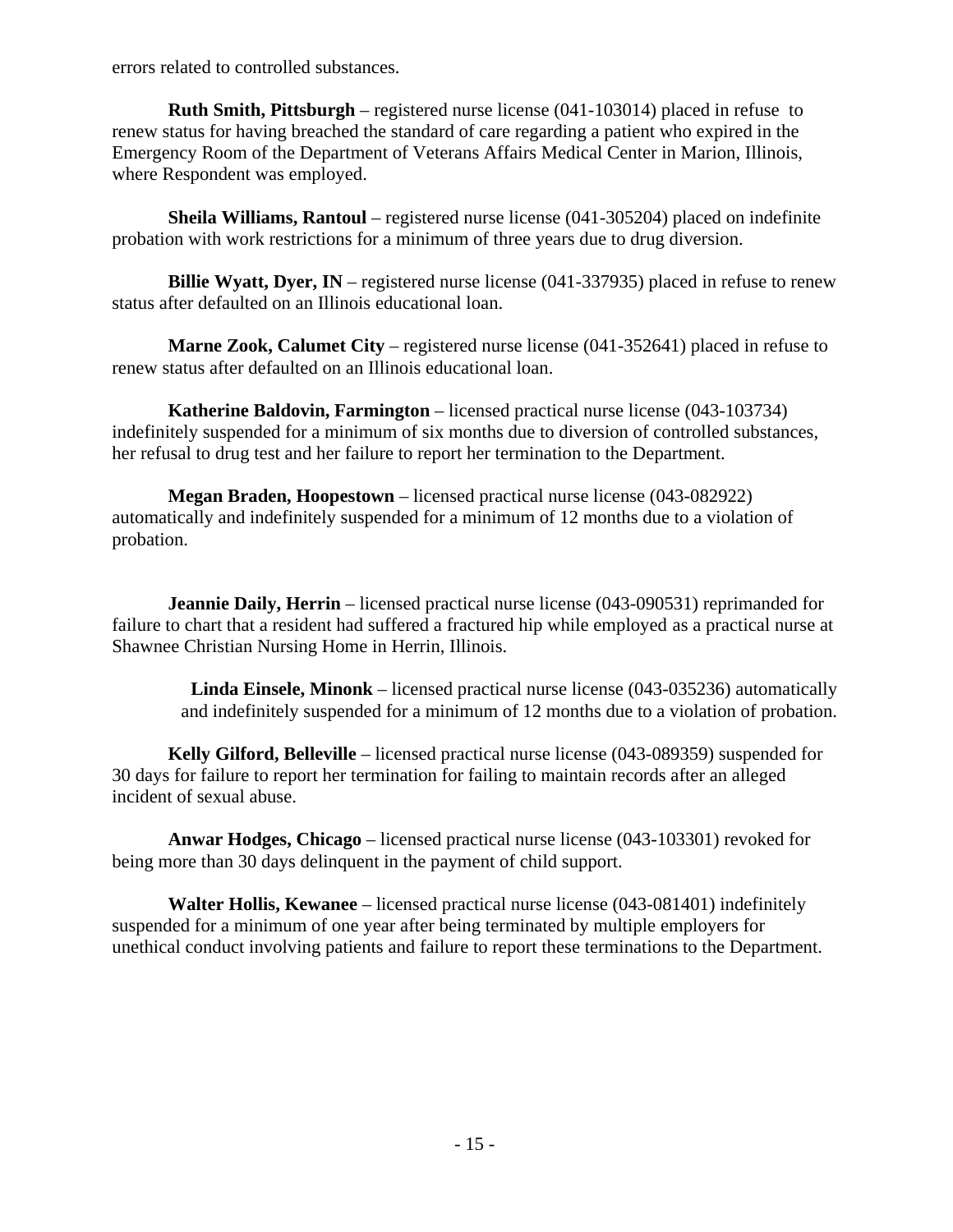**Walter Hollis, Kewanee** – licensed practical nurse license (043-081401) indefinitely suspended for a minimum of one year for failure to report adverse actions taken against him by a governmental agency and health care institution for conduct that would constitute grounds for action under the Nurse Practice Act.

 **Misty Hollowell, Herrin** – licensed practical nurse license (043-105388) revoked for being more than 30 days delinquent in the payment of child support.

**Pamela Jayne, Rantoul** – licensed practical nurse license (043-068400) reprimanded for failure to apply a Duragesic patch in a timely manner.

**Jeffrey Kern, Mt. Vernon** – licensed practical nurse license (043-074128) indefinitely suspended for a minimum of 12 months due to a violation of probation.

**Tracey Laws, Springfield** – licensed practical nurse license (043-076050) reprimanded for failure to accurately document the administration of medication.

 **Julia Lyons, Waverly** – licensed practical nurse license (043-081539) placed on indefinite probation for a minimum of three years due to drug diversion and a positive screen.

**Jessie Mayor, Galesburg** – licensed practical nurse license (043-106526) reprimanded for exceeding the scope of her practice by administering intravenous moderate sedation while employed at National Healthcare, Inc., in Peoria, Illinois.

 **Ronald McCloud, East St. Louis** – licensed practical nurse license (043-087136) revoked for being more than 30 days delinquent in the payment of child support.

 **Kelly Miranda, Ca**r**lyle** – licensed practical nurse license (043-065645) indefinitely suspended for a minimum of 30 days after being terminated by her employer and failure to report this termination to the Department.

**Jamie Skelton, Lincoln** – licensed practical nurse license (043-083932) reprimanded and fined \$1,000 for practicing on a non-renewed license from January 31, 2011 to August 23, 2011.

 **Maria Chico, Wadsworth** – advanced practice nurse license (209-000348) placed in refuse to renew status after defaulted on an Illinois educational loan.

 **David Boland, Lake Forest** – (unlicensed) ordered to cease and desist the unlicensed practice of nursing and advance practice nursing.

# **OCCUPATIONAL THERAPY**

 **Jeffrey Richardson, Great Lakes** – (unlicensed) ordered to cease and desist the unlicensed practice or providing services as an occupational therapist and assessed a \$1,000 civil penalty.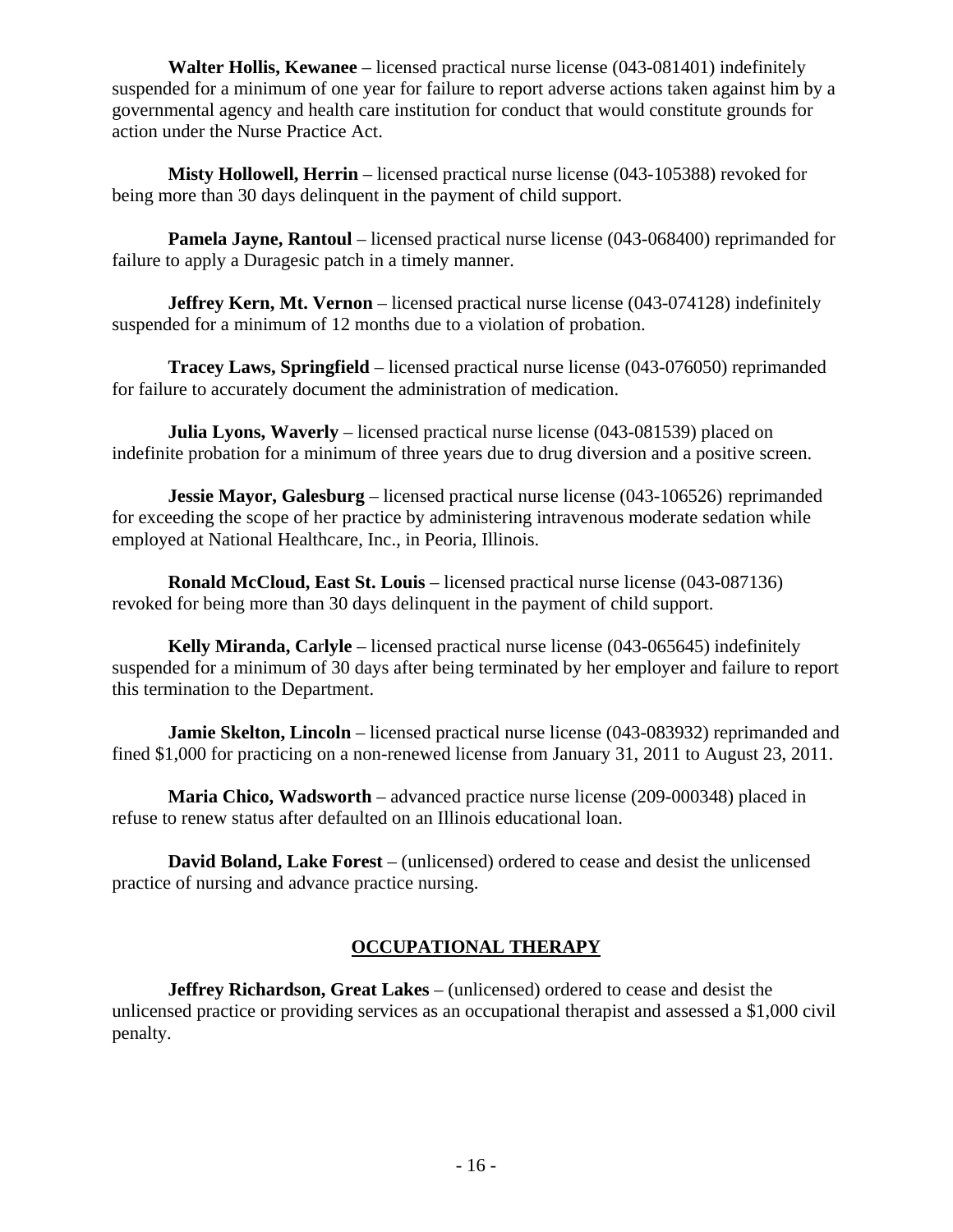#### **PHARMACY**

 **Khloud Abdulrahman, Hickory Hills** – pharmacy technician license (049-128272) revoked for submitting to a drug and alcohol screen that indicated she was under the influence of Methadone while at work.

 **Brendan Athy, Tinley Park** – pharmacy technician license (049-159659) placed in refuse to renew status after Department received information he diverted controlled substances from his former pharmacy employer for self use.

 **Brenton Cosby, Chicago** – pharmacy technician license (049-204941) revoked for being more than 30 days delinquent in the payment of child support.

 **Esmeralda Garcia, Mokena** – pharmacy technician license (049-186286) placed in refuse to renew status after being terminated by her former pharmacy employer for theft of controlled substances.

**Paul Ho, Chicago** – pharmacy technician license (049-107014) placed in refuse to renew status after Department received information that he was found to be using an unauthorized electronic device while taking the North American Pharmacist Licensure Examination (NAPLEX).

 **Alvin Hunt, Chicago** – pharmacy technician license (049-194853) revoked for being more than 30 days delinquent in the payment of child support.

 **Kathy Kochinsky, Chillicothe** – pharmacy technician license (049-179023) restored to indefinite probation after defaulted on an Illinois educational loan and has now entered into a repayment agreement.

 **Earl Newsome, Calumet Park** – pharmacy technician license (049-088087) temporarily suspended due to two felony guilty pleas related to the diversion of a substantial quantity of controlled substances.

 **Stacey Six, Jacksonville** – pharmacy technician license (049-189761) placed in refuse to renew status after being terminated by her former pharmacy employer for theft of controlled substances and plead guilty to same.

 **Marcus Turner, Chicago** – pharmacy technician license (049-140892) revoked for being more than 30 days delinquent in the payment of child support.

 **Francis Collura, Oswego** – pharmacist license (051-288855) placed on probation for three years after a pharmacy where he served as the pharmacist-in-charge from on or about October 9, 2007, until on or about October 6, 2008, sold and dispensed drugs to customers through the mail pursuant to orders made using the internet. Said drugs were prescribed by physicians who had not established a valid physician-relation with pharmacy customer.

 **Edward Fritz, Whiting, IN** – pharmacist license (051-039168) restored to indefinite probation for a minimum of three years effective upon payment of fees and filing of forms.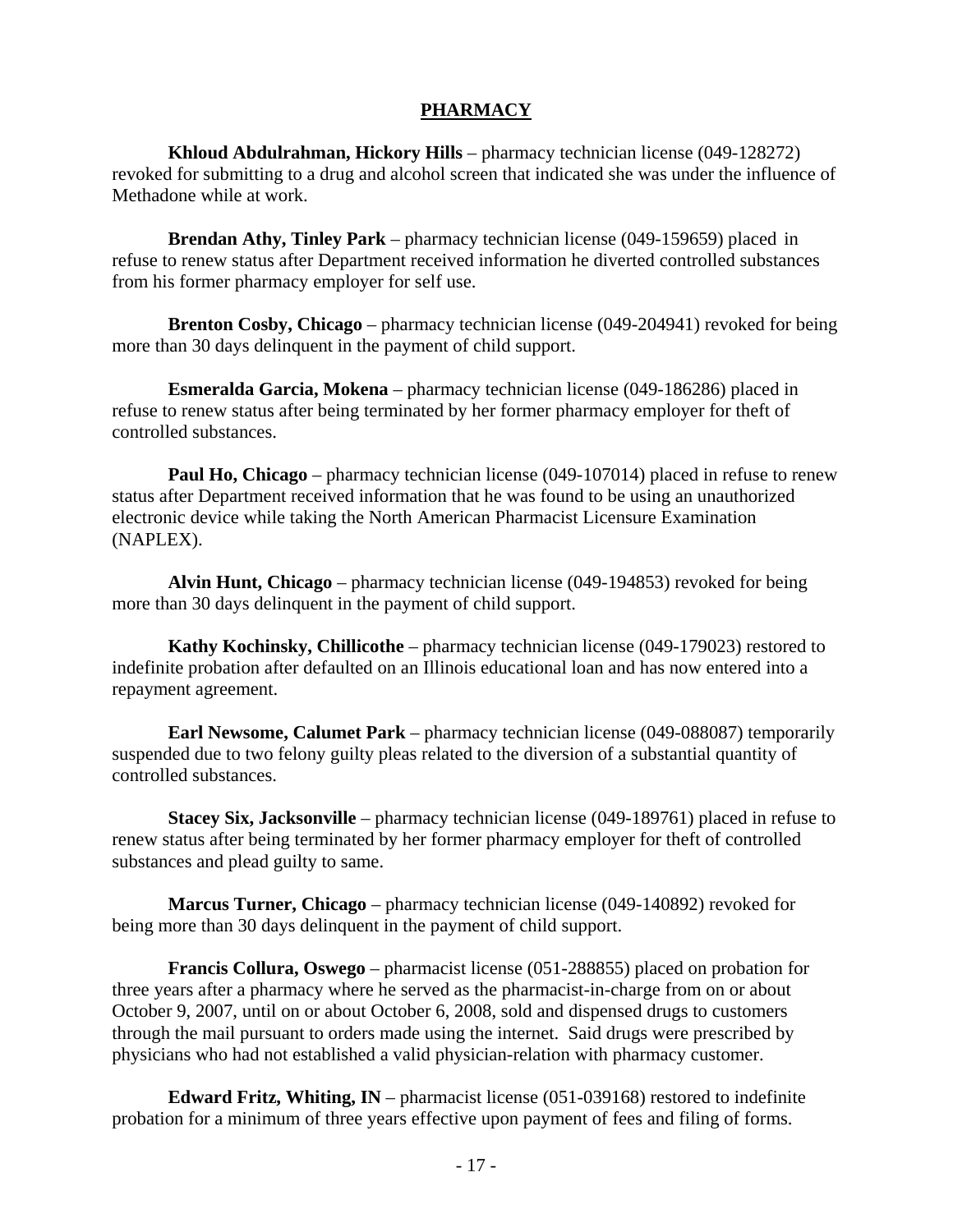**Gary Riegel, Oakland** – pharmacist license (051-035310) reprimanded for being the pharmacist-in-charge of a pharmacy that committed several violations of the Illinois Pharmacy Practice Act.

 **CVS Pharmacy 6694,** P**aris** – pharmacy license (054-016946) reprimanded and fined \$2,500 due to several violations of the Illinois Pharmacy Practice Act.

### **REAL ESTATE**

 **Andy Chimielak, Roselle** – home inspector license (450-002661) placed in refuse to renew status for misrepresenting on the renewal application that the required continuing education for renewal was completed.

**Jerrold Hoskinson, Chicago** – home inspector license (450-001041) placed in refuse to renew status for misrepresenting on the renewal application that the required continuing education for renewal was completed.

 **Michael Miller, Pittsfield** – home inspector license (450-002092) placed in refuse to renew status for misrepresenting on the renewal application that the required continuing education for was completed.

**Jason Rapp, Smithton** – home inspector license (450-002338) placed in refuse to renew status for misrepresenting on the renewal application that the required continuing education for renewal was completed.

 **Behrouz Shegarfi, Glenview** – home inspector license (450-002254) placed in refuse to renew status for misrepresenting on the renewal application that the required continuing education for renewal was completed.

 **Roger Stilley, Marion** – home inspector license (450-000156) placed in refuse to renew status for failure to properly develop, report, and communicate a home inspection and for failure to cooperate with the Department.

**Kevin Taylor, Downers Grove –** home inspector license (450-003071) placed in refuse to renew status for misrepresenting on the renewal application that the required continuing education for renewal was completed.

 **Terry Pauling, Indianola, IA** – managing broker license (471app3157157) issued with a \$250 fine due to an Iowa discipline for failure to comply with all requirements of surrendering a salesperson's license.

 **Larry Brown, Chicago** – real estate leasing agent license (473-010423) revoked for being more than 30 days delinquent in the payment of child support.

 **Raul Camacho, Elgin** – real estate broker license (475-110492) revoked for being more than 30 days delinquent in the payment of child support.

 **Robert Doussard, Shiloh** – real estate broker license (475-104571) revoked for being more than 30 days delinquent in the payment of child support.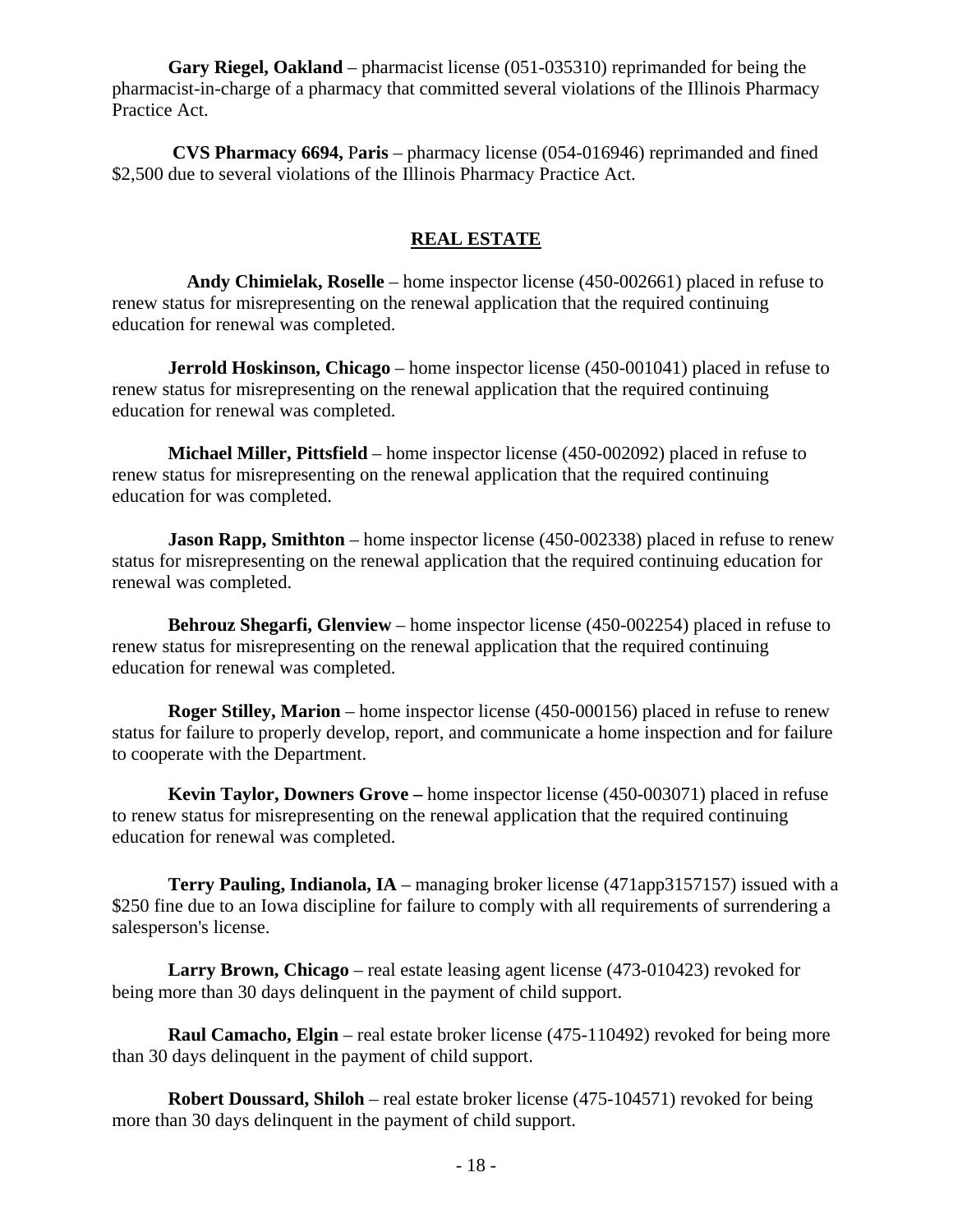**John Hayes, Champaign** – real estate broker license (475-085083) placed on probation for one year and fined \$1,500 for failing to timely refund fees and provides copies of documents and for inadvertently listing a property for which he did not have a listing.

 **Clinton Holmes, Country Club Hills** – real estate broker license (475-120126) revoked for being more than 30 days delinquent in the payment of child support.

 **Eric Miles, Chicago** – real estate broker license (475-106449) revoked for being more than 30 days delinquent in the payment of child support.

 **Daniel Cohn, Materson** – real estate salesperson license (476-435801) revoked for being more than 30 days delinquent in the payment of child support.

 **Renzie Gipson, Richton Park** – real estate salesperson license (476-359648) revoked for being more than 30 days delinquent in the payment of child support.

 **Victoria Gunn, Chicago** – real estate salesperson license (476-387448) fined \$1,000 for failing to submit proof of completing the continuing education required for renewal in a timely manner.

**Jose Hernandez, Chicago** – real estate salesperson license (476-412171) revoked for being more than 30 days delinquent in the payment of child support.

**John Hochrek, Barrington** – real estate salesperson license (476-337934) revoked due to his conviction for conspiracy to commit wire fraud.

 **Henry Kocmond, Chicago** – real estate salesperson license (476-394861) revoked for being more than 30 days delinquent in the payment of child support.

 **Christopher Meier, Washington** – real estate salesperson license (476-439221) revoked for being more than 30 days delinquent in the payment of child support.

 **Rafael Rivera, Melrose Park** – real estate salesperson license (476-388278) revoked for being more than 30 days delinquent in the payment of child support.

 **Arturo Segura, Chicago** – real estate salesperson license (476-392363) revoked for being more than 30 days delinquent in the payment of child support.

 **Sam Messina, Elmwood Park** – certified general appraisal license (553-001449) fined \$250 for allegations he produced an appraisal report that failed to comply with the Uniform Standards of Professional Appraisal Practice.

 **Mark Baron, Lisle** – certified residential real estate appraiser license (556-003884) reprimanded and fined \$1,000 for failure to provide an appraisal report in a timely manner and for providing misleading information to the Department.

 **George Demos, Des Plaines** – certified residential real estate appraiser license (556- 003038) placed in refuse to renew status for transmitting a misleading appraisal